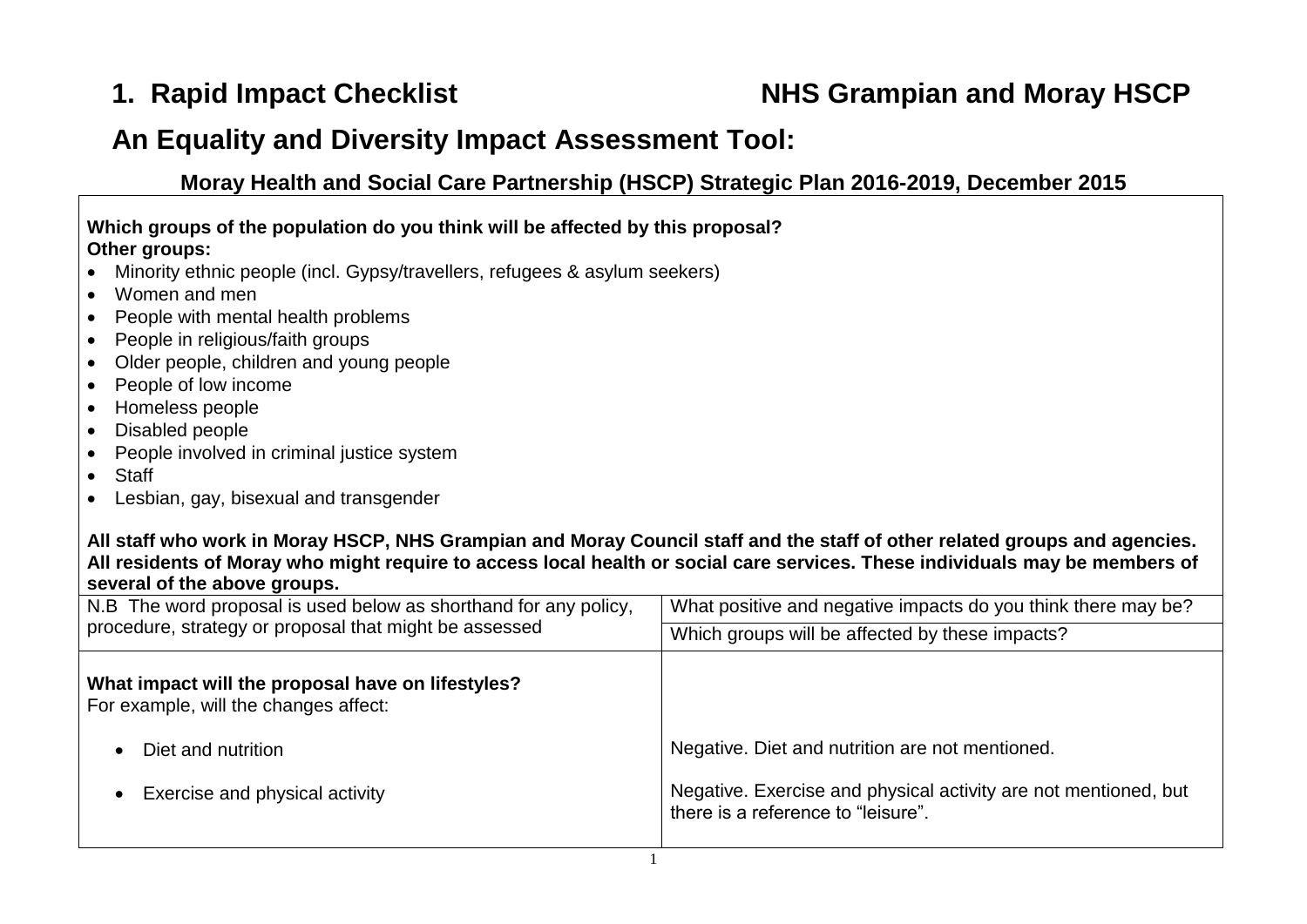| Substance use: tobacco, alcohol and drugs?                                                             | $\sqrt{ }$ Positive. The Strategic Plan references the drug and alcohol<br>joint commissioning strategy.                                                                                                                                                                      |
|--------------------------------------------------------------------------------------------------------|-------------------------------------------------------------------------------------------------------------------------------------------------------------------------------------------------------------------------------------------------------------------------------|
| Risk taking behaviour?                                                                                 | $\sqrt{ }$ Positive. The Strategic Plan emphasises that whatever the<br>setting in which care is provided, safety is an important<br>consideration.                                                                                                                           |
|                                                                                                        | $\sqrt{ }$ Positive. The Strategic Plan identifies that the incidence of<br>deaths due to road traffic accidents in Moray, are unacceptable<br>high.                                                                                                                          |
| Education and learning or skills?                                                                      | $\sqrt{ }$ Positive. The Strategic Plan is a learning opportunity for all staff<br>who work in Moray HSCP, NHS Grampian and Moray Council<br>staff and the staff of other related groups and agencies. It is also<br>a learning opportunity for the wider community of Moray. |
|                                                                                                        |                                                                                                                                                                                                                                                                               |
| Will the proposal have any impact on the social environment?<br>Things that might be affected include: |                                                                                                                                                                                                                                                                               |
| Social status                                                                                          | None.                                                                                                                                                                                                                                                                         |
| Employment (paid or unpaid)                                                                            | $\sqrt{ }$ Positive. The Strategic Plan notes that Moray has high average<br>employment and low overall income deprivation.                                                                                                                                                   |
| Social/Family support                                                                                  | $\sqrt{ }$ Positive. The Strategic Plan recognises the importance of<br>unpaid carers and family support. It also recognises the vital role<br>that timely intervention plays in avoiding unnecessary admissions<br>to hospital when community options are available.         |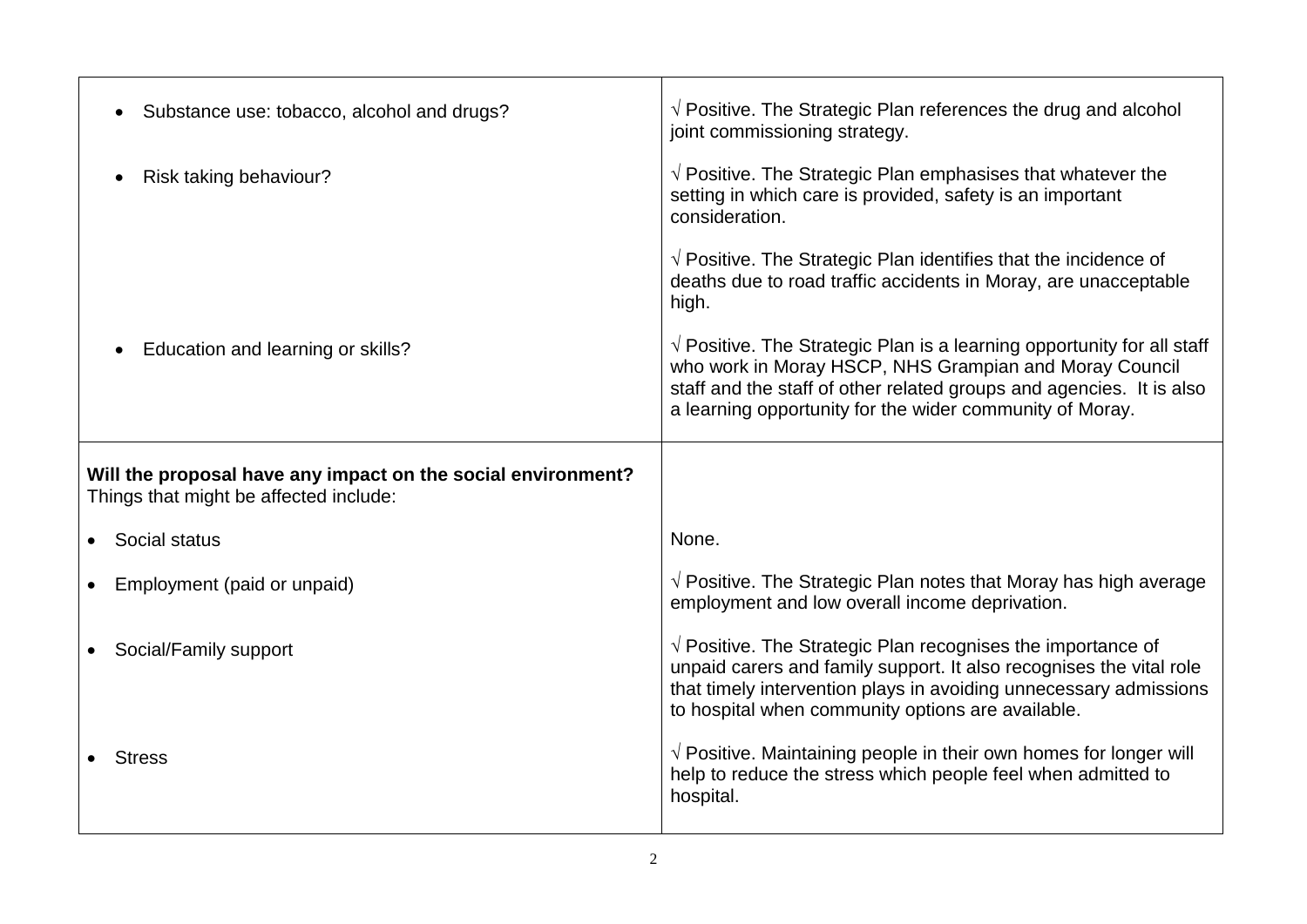| Income                                              | Negative. All reorganisations cause stress to the staff concerned<br>and to the people and their families who rely on these essential<br>services.<br>Negative. All reorganisations raise the concerns of the staff<br>affected, with regard to employment and income. |
|-----------------------------------------------------|------------------------------------------------------------------------------------------------------------------------------------------------------------------------------------------------------------------------------------------------------------------------|
| Will the proposal have any impact on the following? |                                                                                                                                                                                                                                                                        |
| Discrimination?                                     | Negative. The offer is not made to make the Strategic Plan<br>available in any other language or format, upon request. This is a<br>breach of the Equality Act 2010 and the Disability Discrimination<br>Act 2005.                                                     |
|                                                     | Negative. The Strategic Plan refers only to 2 of the 9 "protected"<br>characteristics", as defined by the Equality Act 2010.                                                                                                                                           |
|                                                     | Negative. The Strategic Plan does not fully comply with the<br>requirements of the Royal National Institute for the Blind "Good<br>Practice" Guidelines.                                                                                                               |
| Equality of opportunity?                            | $\sqrt{ }$ Positive. The Strategic Plan makes a commitment to reduce<br>health inequalities.                                                                                                                                                                           |
| Relations between groups?                           | None.                                                                                                                                                                                                                                                                  |
|                                                     |                                                                                                                                                                                                                                                                        |
|                                                     |                                                                                                                                                                                                                                                                        |
|                                                     |                                                                                                                                                                                                                                                                        |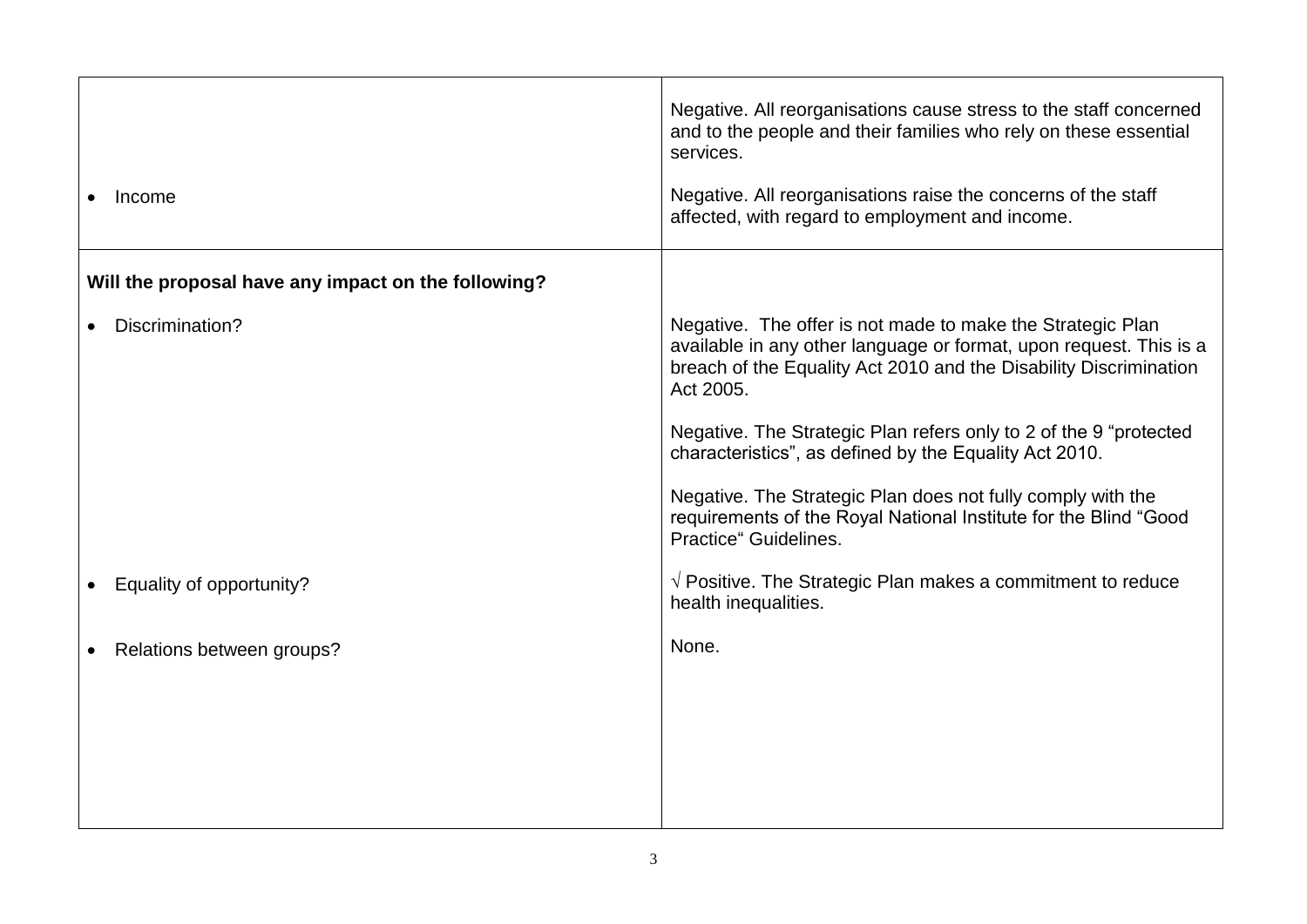| Will the proposal have an impact on the physical environment?                  |                                                                                                                                                                                                                                    |
|--------------------------------------------------------------------------------|------------------------------------------------------------------------------------------------------------------------------------------------------------------------------------------------------------------------------------|
| For example, will there be impacts on:                                         |                                                                                                                                                                                                                                    |
| Living conditions?                                                             | $\sqrt{ }$ Positive. People in need of health and social care will be<br>supported longer in their own home. In addition, the "Hospital at<br>Home" Model offers the opportunity for some people to receive<br>acute care at home. |
| Pollution or climate change?                                                   | None.                                                                                                                                                                                                                              |
| Accidental injuries or public safety?                                          | $\sqrt{ }$ Positive. The Strategic Plan emphasises that whatever the<br>setting in which care is provided, safety is an important<br>consideration.                                                                                |
| Transmission of infectious disease?                                            | None.                                                                                                                                                                                                                              |
| Will the proposal affect access to and experience of services?<br>For example, |                                                                                                                                                                                                                                    |
| Health care                                                                    | $\sqrt{ }$ Positive. When the steps outlined in the Strategic Plan are<br>implemented, this will greatly enhance the experience of people<br>accessing health and social care services in Moray.                                   |
| Transport                                                                      | $\sqrt{ }$ Positive. Providing services closer to people's homes, will<br>reduce the need for them to travel to access health and social<br>care services.                                                                         |
| Social services                                                                | $\sqrt{ }$ Positive. Adult social service when integrated with health care,<br>should be more readily accessible.                                                                                                                  |
|                                                                                |                                                                                                                                                                                                                                    |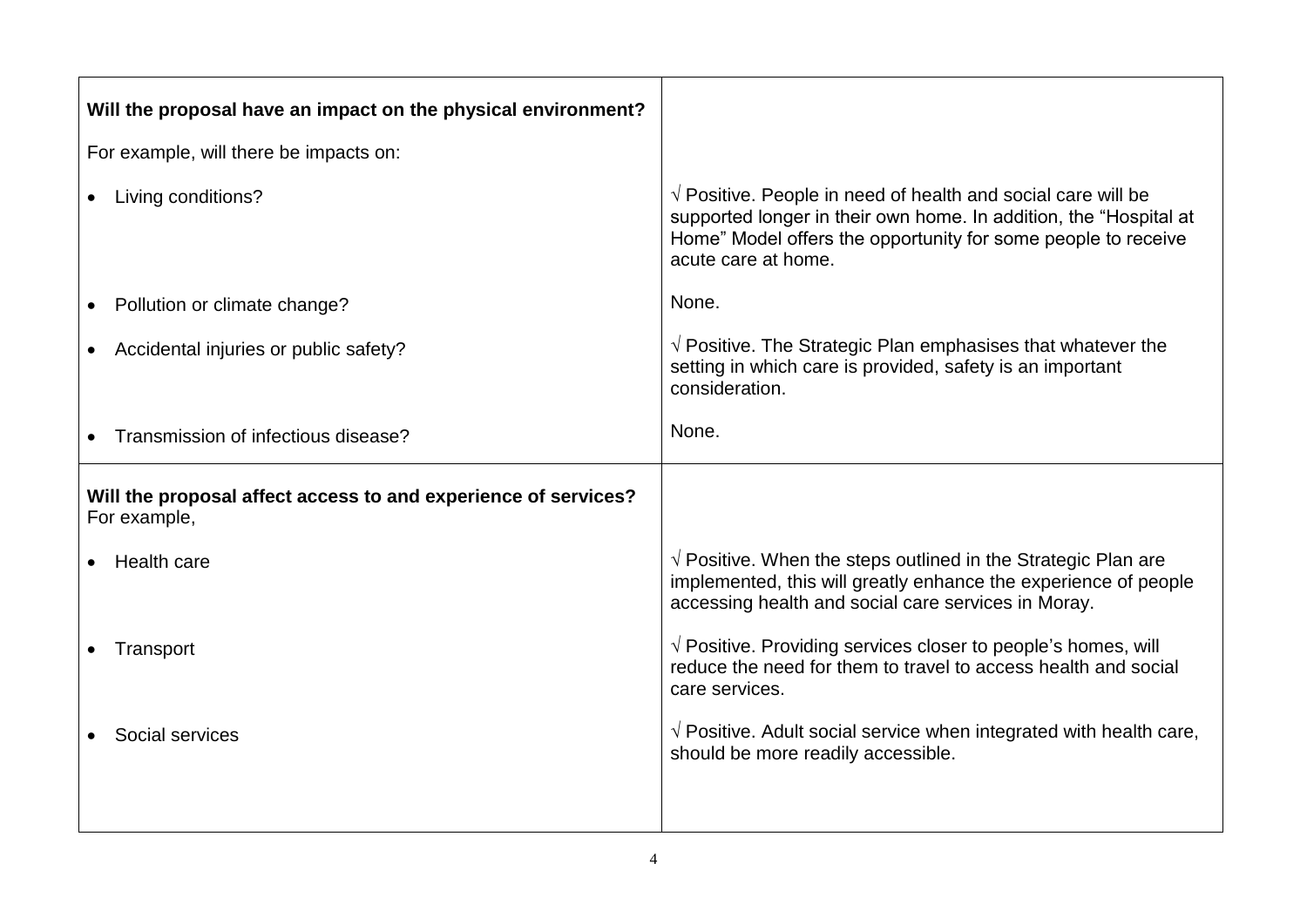| <b>Housing services</b>                 | $\sqrt{2}$ Positive. The important role of housing in maintaining health<br>and well being is clearly recognised in the Strategic Plan. There is<br>also specific reference to the problem of fuel poverty.                                                                                                                                                                                                                           |
|-----------------------------------------|---------------------------------------------------------------------------------------------------------------------------------------------------------------------------------------------------------------------------------------------------------------------------------------------------------------------------------------------------------------------------------------------------------------------------------------|
| <b>Education</b>                        | $\sqrt{ }$ Positive. The Strategic Plan is a learning opportunity for all staff<br>who work in Moray HSCP, NHS Grampian and Moray Council<br>staff and the staff of other related groups and agencies. It is also<br>a learning opportunity for the wider community of Moray.<br>$\sqrt{2}$ Positive. The Strategic Plan recognises the importance of<br>getting across the healthy lifestyle message to people from an<br>early age. |
| For further information please contact: | Nigal Firth Equality and Diversity Manager on (01224) 552245                                                                                                                                                                                                                                                                                                                                                                          |

For further information please contact: Nigel Firth, Equality and Diversity Manager on (01224) 552245.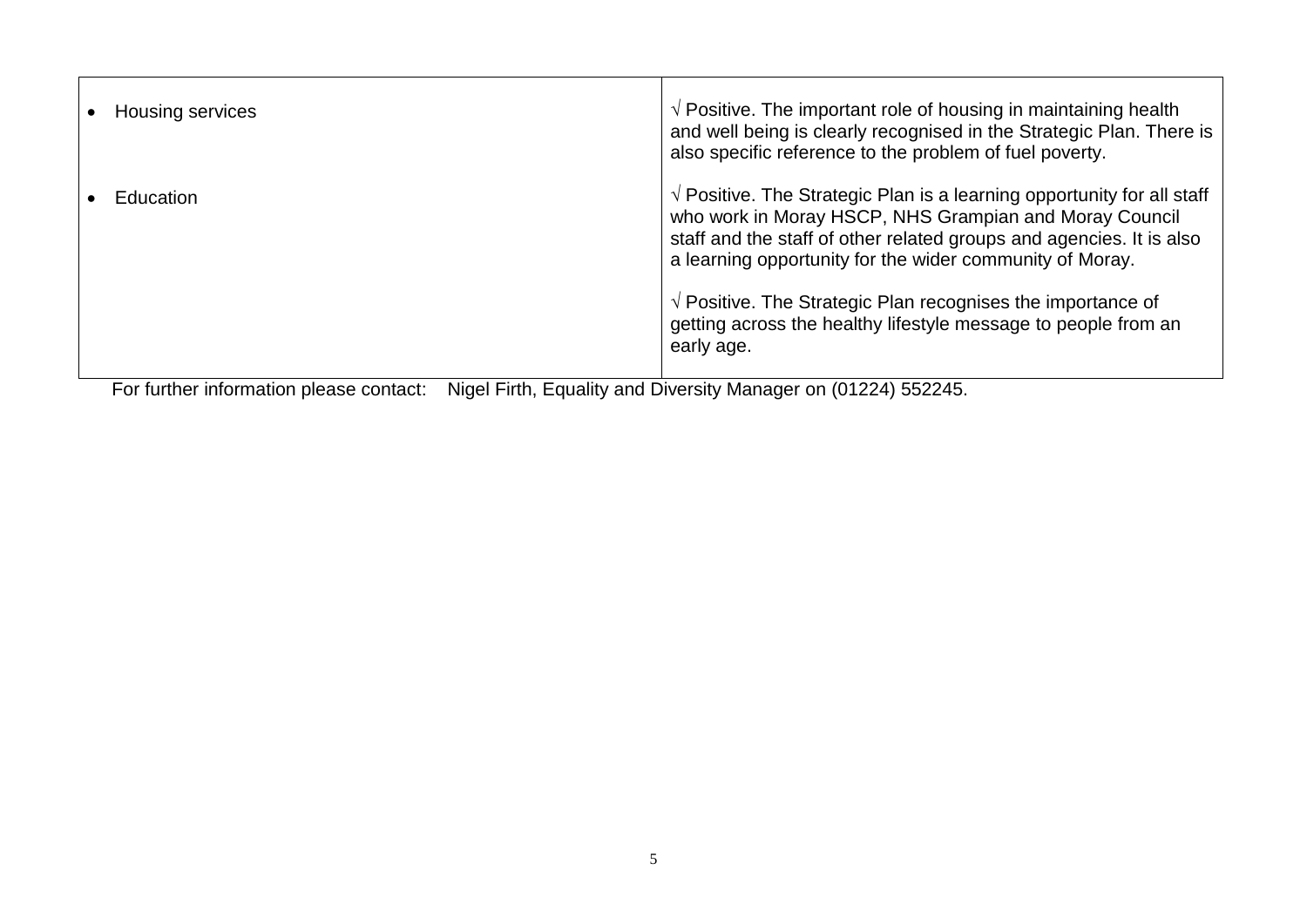| <b>Rapid Impact Checklist: Summary Sheet</b>                                                                                                                                                                                                                                                                                                                                                                                                                                                                                                                                                                                                                                                                                                                                                                                            |                                                                                                                                                                                                                                                                                                                                                                                                                                                                                                                                                                                                                                                                                                                             |  |  |  |  |
|-----------------------------------------------------------------------------------------------------------------------------------------------------------------------------------------------------------------------------------------------------------------------------------------------------------------------------------------------------------------------------------------------------------------------------------------------------------------------------------------------------------------------------------------------------------------------------------------------------------------------------------------------------------------------------------------------------------------------------------------------------------------------------------------------------------------------------------------|-----------------------------------------------------------------------------------------------------------------------------------------------------------------------------------------------------------------------------------------------------------------------------------------------------------------------------------------------------------------------------------------------------------------------------------------------------------------------------------------------------------------------------------------------------------------------------------------------------------------------------------------------------------------------------------------------------------------------------|--|--|--|--|
| Moray Health and Social Care Partnership (HSCP) Strategic Plan 2016-2019, December 2015                                                                                                                                                                                                                                                                                                                                                                                                                                                                                                                                                                                                                                                                                                                                                 |                                                                                                                                                                                                                                                                                                                                                                                                                                                                                                                                                                                                                                                                                                                             |  |  |  |  |
| The Strategic Plan:<br>Places great emphasis on the prevention<br>$\bullet$<br>of ill health and early intervention when<br>problems arise, to help maintain good<br>health and avoid unnecessary<br>admissions to hospital when community<br>options are available.<br>Emphasises the importance of people<br>taking responsibility for their own health.<br>Will lead to health and social care<br>$\bullet$<br>services being provided closer to<br>people's homes.<br>Will make access to health and social<br>care services easier.<br>Emphasises that whatever the setting in<br>which care is provided, safety is an<br>important consideration.<br>Is a learning opportunity for all staff who<br>$\bullet$<br>work in Moray HSCP, NHS Grampian<br>and Aberdeenshire Council staff and the<br>staff of other related groups and | <b>Negative Impacts (Note the groups affected)</b><br>The offer is not made to make the Strategic Plan available in any other language or format,<br>upon request. This is a breach of the Equality Act 2010 and the Disability Discrimination<br>Act 2005.<br>• The Strategic Plan refers to only 2 of the 9 "protected characteristics", as defined by the<br>Equality Act 2010. This is discriminatory.<br>The Strategy Plan does not fully comply with the requirements of the Royal National<br>$\bullet$<br>Institute for the Blind "Good Practice" Guidelines.<br>All reorganisations cause stress to the staff concerned and to the people and their families<br>$\bullet$<br>who rely on these essential services. |  |  |  |  |
| agencies. It is also a learning opportunity<br>for the wider community in Moray.                                                                                                                                                                                                                                                                                                                                                                                                                                                                                                                                                                                                                                                                                                                                                        |                                                                                                                                                                                                                                                                                                                                                                                                                                                                                                                                                                                                                                                                                                                             |  |  |  |  |
| Recognises the importance of unpaid                                                                                                                                                                                                                                                                                                                                                                                                                                                                                                                                                                                                                                                                                                                                                                                                     |                                                                                                                                                                                                                                                                                                                                                                                                                                                                                                                                                                                                                                                                                                                             |  |  |  |  |